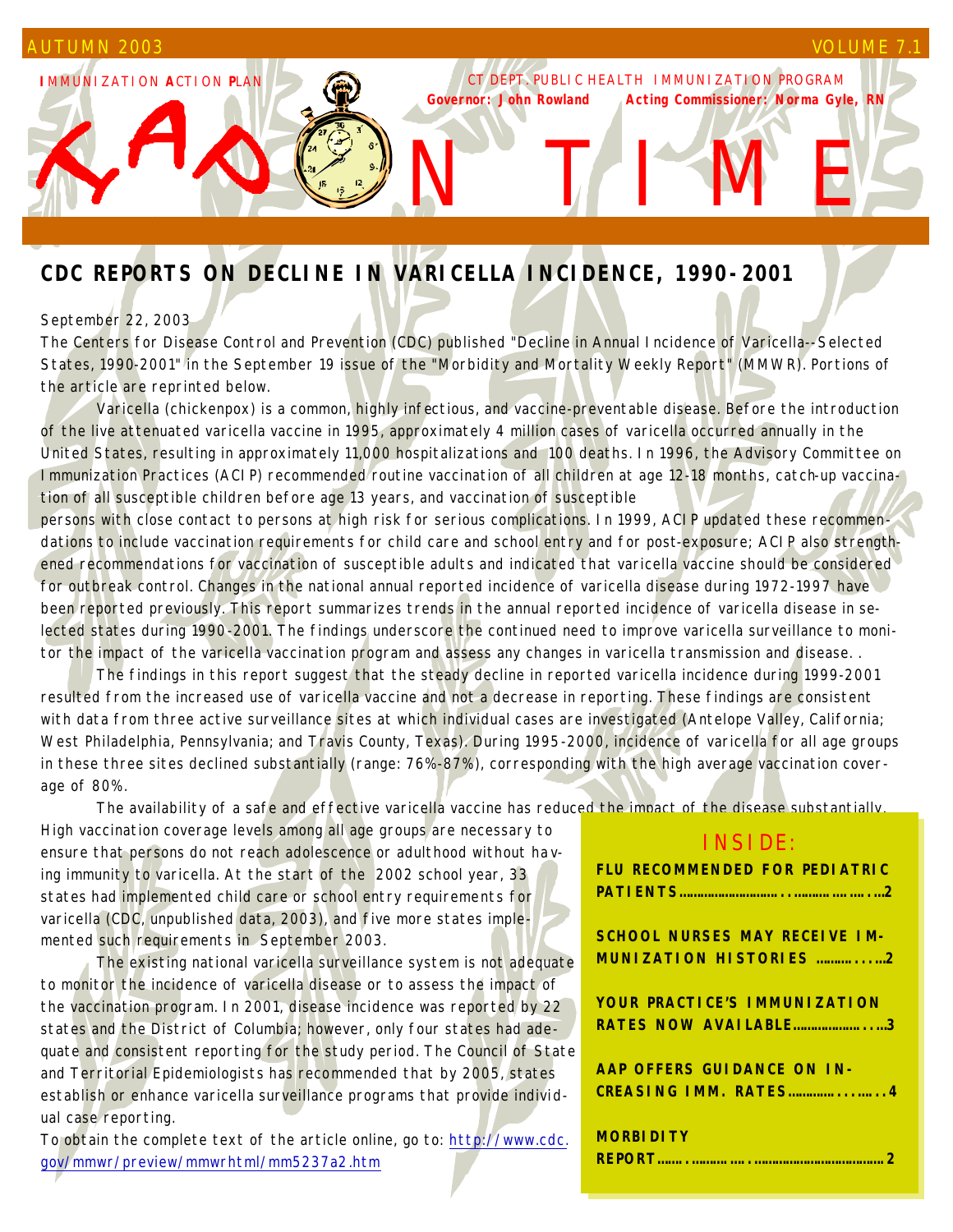

#### **Pediatric Influenza**

Pediatric influenza vaccine is now available to order through the state immunization program for VFC-eligible children aged 6-23 months of age and their household contacts 2- 18 years of age.. VFC eligibility is defined as: *Medicaid enrolled, NO health insurance, American or Alaskan native.* The proper dosage for children under 9 years of age is two doses administered at least 4 weeks apart. The product being supplied by the state is Fluzone manufactured by Aventis Pasteur. The recently licensed nasal vaccine "FluMist" will NOT be provided by the state Immunization Program.

| <b>Age Group</b> | <b>Dosage</b> | <b>Formulation</b>        | # of Doses |
|------------------|---------------|---------------------------|------------|
| $6 - 35$ mo.     | $0.25$ ml     | <b>Preservative free</b>  | 1 or $2^*$ |
| 3-8 yrs.         | $0.50$ ml     | Thimerosal-<br>containing | 1 or $2^*$ |
| $9$ yrs. $+$     | $0.50$ ml     | Thimerosal-<br>containing |            |

2 doses administered at least 1 month apart are recommended for children younger than 9 who are receiving influenza for the first time.

The supply of influenza vaccine for the 2003-04 influenza season is expected to meet the demand.



# DON'T GET "STUCK" WITH WASTED VACCINE!

**Have a plan**. The events of Hurricane Isabel have underscored the need to prepare for unanticipated power outages. In advance of an emergency, CDC has recommended that all providers should ensure the following:

- A. Identification of an alternative storage facility with a backup generator (i.e. hospital, local gov. building)
- B. The availability of staff to pack and move the vaccine
- C. The use of appropriate packing containers, cold packs and dry ice (for varicella vaccine)
- D. The transport of the vaccine to the secure storage facility

For more detailed guidance on developing a backup plan, please contact the State Immunization program at (860) 509-7929.

#### $\sqrt{2}$ **Meningitis**

Aventis Pasteur announced that as of June 16th the company began shipping single-dose vials of Menomune to its customers once again. For more information, contact Aventis Pasteur at www.vaccineshoppe.com or call (800) 822-2463.

 Additionally there has been a change to the meningococcal VIS. The minor change clarifies the description of the serotypes contained in the vaccine and adds the CDC travelers Health website to the second page To access a camera-ready (PDF) version of the new VIS, visit www.cdc.gov/nip/ publications/VIS/vis-mening.pdf

#### ŒD **New Immunization Legislation**

Enclosed is a link to some new legislation concerning the exchange of information between health care providers and school nurses. Essentially Public Act 03-211 allows for health care providers to provide immunization and health assessment information to the designated representative of the local or regional school district in which the child seeks to enroll. With this new legislation health care providers cannot refuse to give this information due to concerns over HIPAA..

www.cga.state.ct.us/2003/act/Pa/2003PA-00211-R00HB-05931-PA.htm

## ÆD

#### **VFC Providers (Users of state vaccine)**

Annual Provider Profiles have been mailed out. The provider profile and signed provider agreement forms are due in by November 30th. If you did not receive a provider profile, please call the state immunization program to ensure continuation of your state-supplied vaccine.

 Also...as of **Nov. 1st**, the Immunization Program will NO longer accept late orders (those received after the 1st of the month) If your order is late it will not be processed until the following month.

## DEPARTMENT OF PUBLIC HEALTH IMMUNIZATION PROGRAM MORBIDITY REPORT

| <b>Disease</b>                 | 1/1/03-09/30/03 | <b>Total 2002</b> |
|--------------------------------|-----------------|-------------------|
| Measles                        | 0               | 0                 |
| <b>Mumps</b>                   | 1               | 1                 |
| Rubella                        | $\Omega$        | 0                 |
| Congenital Rubella<br>Syndrome | 0               | $\Omega$          |
| Diphtheria                     | $\Omega$        | 0                 |
| Tetanus                        | $\Omega$        | $\Omega$          |
| Pertussis                      | 40              | 30                |
| Hib                            | $\Omega$        | 0                 |
| Varicella                      | 1,043           | 1,816             |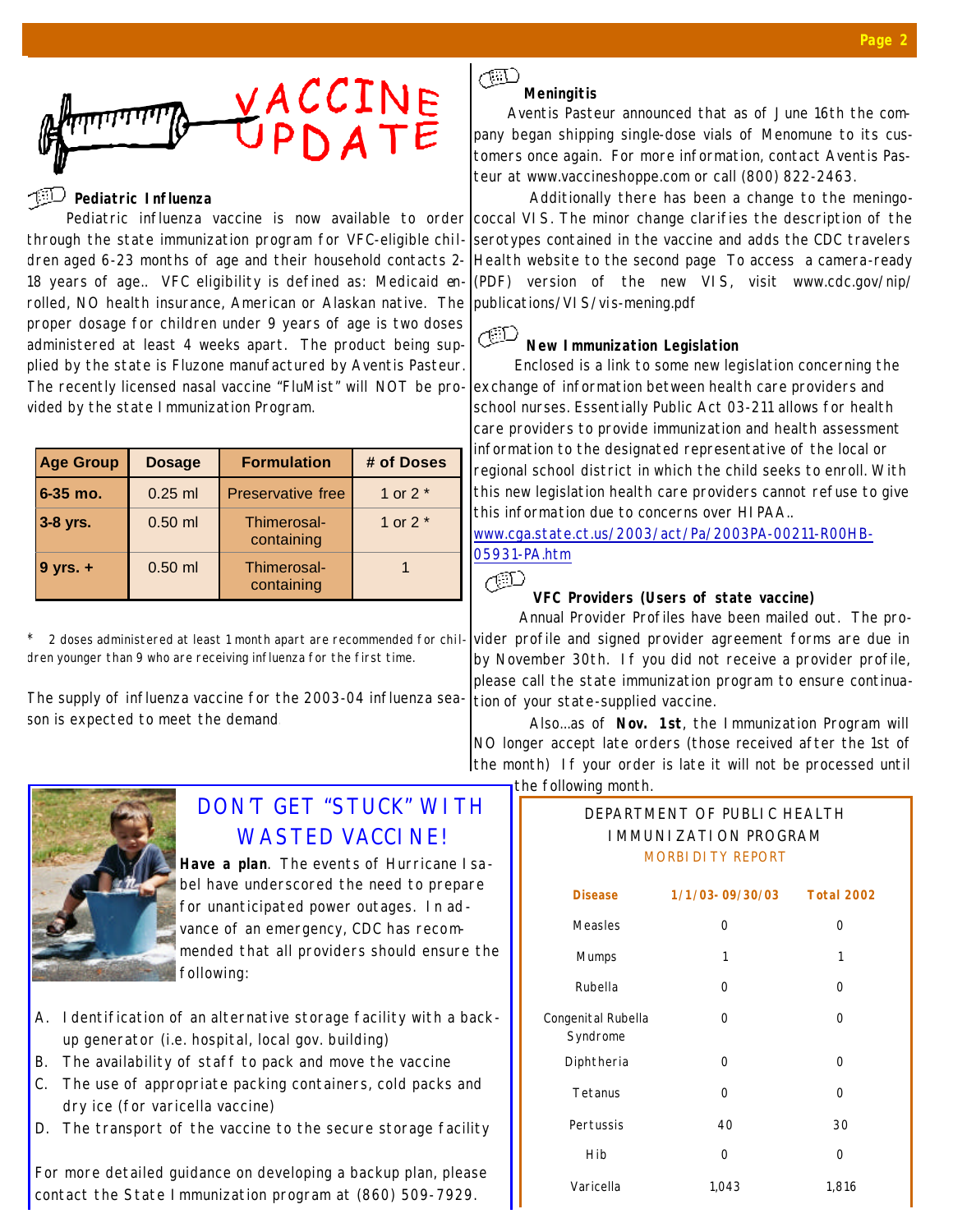

## **REGISTRY UPDATE**

## **RATES ARE OUT!**

Good news... The state immunization rate has increased to **79%.** State immunization registry data is often compared to the National Immunization Survey (NIS) results. The NIS data for a similar birth cohort<sup>\*\*</sup> indicates a state immunization rate of **81.9%** A comparison of immuniza-

tion rates since the registry became statewide is as follows\*†:

| Children born in 2000 | 79% |
|-----------------------|-----|
| Children born in 1999 | 71% |
| Children born in 1998 | 71% |

*\* Based on completion of 4 DTaP, 3 Polio, 1 MMR, 3 Hib and 3 Hep. B*

*\*\* Based on children born from Feb. '99 through May '01*

*† Approximately 83% of total state birth cohort enrolled in the registry*

Immunization rates for all individual practices in CT are complete, and are in the process of being delivered or mailed to each facility in the state that administers vaccines. Enclosed you will find a list of those practices who achieved the highest immunization rates in the state. These practices<br>will receive an award for outstanding efforts in contributing to<br>CT's high immunization rates.<br><br><br><br><br><br><br><br><br><br><br><br><br><br><br><br><br><br><br><br><br><br><br><br><br><br><br><br><br><br> will receive an award for outstanding efforts in contributing to

CT's high immunization rates.

## **CIRTS INFORMATION MAILED TO EVERY PARENT**

We all know that new moms are bombarded with information in the hospital after giving birth. To help give moms a break with the onslaught of paperwork, beginning Jan 1, 2004, a "New Mother Education Packet" will be mailed to the home of each child born in the state explaining the CIRTS program and several other programs within the Department of Public Health giving the parent an opportunity to digest and understand the information in a timeframe of their choosing.

# Antarchiel Charles Chamberland

## **CHILDHOOD INFLUENZA VACCINATION OFFERS HOUSEHOLD-WIDE PROTECTION**

## *Peggy Peck Oct. 13, 2003 (San Diego)*

While physicians are once again gearing up for the influenza season, results of a large retrospective cohort study suggest that vaccinating young children against influenza can offer significant protection to the entire household. The study was presented at the 41st annual meeting of the Infectious Diseases Society of America. Lead researcher Zhiyuan Liu, MD, PhD, from Wyeth Research in Philadelphia, Pennsylvania, said that analysis of data from a large database for two epidemic seasons indicates that "[there] is a very significant difference between the spread of the disease in households where children have been vaccinated compared to households in which the children have not been vaccinated. From a public health point of view, it seems clear that child vaccination is protective of entire households and should be the norm.

The study was funded by Wyeth Research. IDSA 41st Annual Meeting: Abstract 497. Presented Oct. 11, 2003. Reviewed by Gary D. Vogin, MD

#### **Local IAP Coordinators**

**Bridgeport** VACANT XXX-XXXX

**Bristol-Burlington** Beth Mertz (860) 584-7682

**Danbury** Irene Litwak (203) 730-5240

**East Hartford** Rory Angulo (860) 291-7390

**Hartford** Leticia Marulanda (860) 547-1426 X7033

> **Meriden** Kate Baker (203) 630-4251

**Middletown** Jaime Grass (860) 344-3471

**Naugatuck Valley** Maritza Rosado (203) 924-9548

**New Britain** Ramona Anderson (860) 612-2777

**New Haven** Jennifer Rich (203) 946-7097

**New London** Susan Curcio (860) 447-8322

**Northeast Region** Janet Johnson (860) 928-6541 X2013

> **Norwalk** Pam Bates (203) 854-7728

**Stamford** Susan Leifer (203) 977-5098

**Torrington** Sue Sawula (860) 489-0436

**Uncas** Ginny Haas (860) 823-1189

**Waterbury** Randy York (203) 346-3907

**West Haven** Betty Murphy (203) 937-3665

**Windham** Karin Davis (860) 423-4534